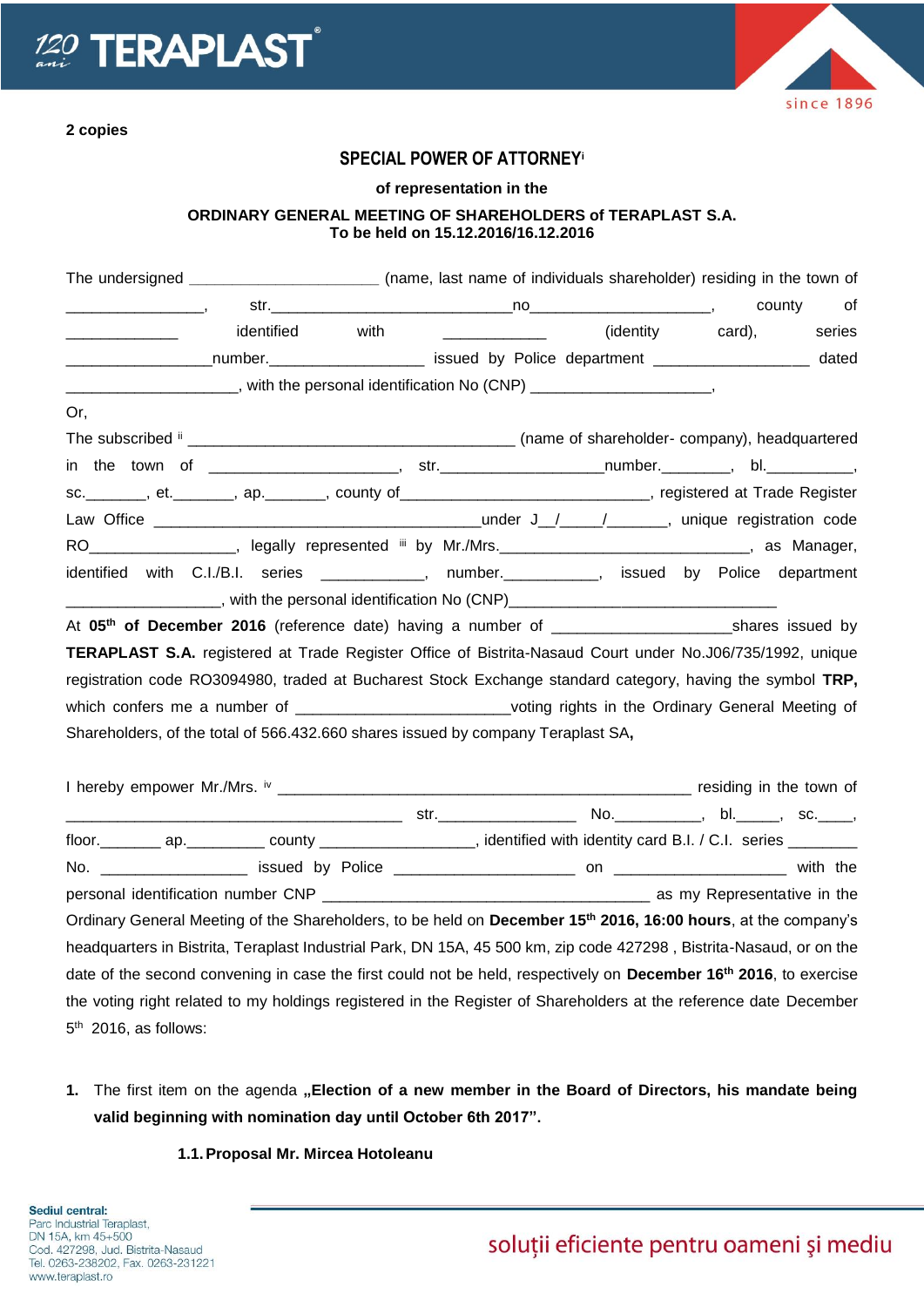



| For | <b>Against</b> | Abstaining |  |
|-----|----------------|------------|--|
|     |                |            |  |

**2.** The second item on the agenda: **"Empowering Mr. Dorel Goia and Mrs. Magda-Eugenia Palfi-Tirau to negotiate new managers' contract of mandate and to sign it, either of the two, in the name and on behalf of the Company.** 

| For | <b>Against</b> | Abstaining |  |
|-----|----------------|------------|--|
|     |                |            |  |

**3.** The third item on the agenda: **"Establishing the registration date which serves to identify the shareholders who will be affected by the decisions adopted by the General Ordinary Meeting of Shareholders. The date proposed by the Board of Directors is January 10th 2017.**

| For | <b>Against</b> | Abstaining |
|-----|----------------|------------|
|     |                |            |

**4.** The fourth item on the agenda: **"Approval of the date January 9th 2017 as "ex-date", respectively the date previous to the registration date when the financial instruments, subject of the decision of the corporate bodies, are transacted without the rights resulting from such decision, pursuant to art. 2 letter f) of Regulation No. 6/2009 regarding the exercise of certain rights of the shareholders within the general assemblies of the trading companies, amended and completed by Regulation no. 13/2014 regarding the amendment and completion of certain regulations issued by the Security National Board (herein referred to as NSC Regulation No. 6/2009)".** 

| For | <b>Against</b> | Abstaining |  |
|-----|----------------|------------|--|
|     |                |            |  |

5. The fifth item on the agenda: "Empowering the Chairman of the Board of Directors to sign for and on **behalf of all shareholders present at the assembly, the Decision ofO.G.M.S."**

| For | <b>Against</b> | Abstaining |  |
|-----|----------------|------------|--|
|     |                |            |  |

**6.** The sixth item on the agenda: **"Empowering the legal adviser, Mrs. Kinga Vaida, identified by ID series XB, No. 370326 and/or Mrs. Diana Bretfelean, identified by ID series X.B. no. 515915, to accomplish all formalities regarding registration of the Decision of O.G.M.S. at the Trade Register of Bistrita-Nasaud Law Court and to publish such decision in the Official Gazette of Romania, Part 4".** 

| For | <b>Against</b> | <b>Abstention</b> |
|-----|----------------|-------------------|
|     |                |                   |